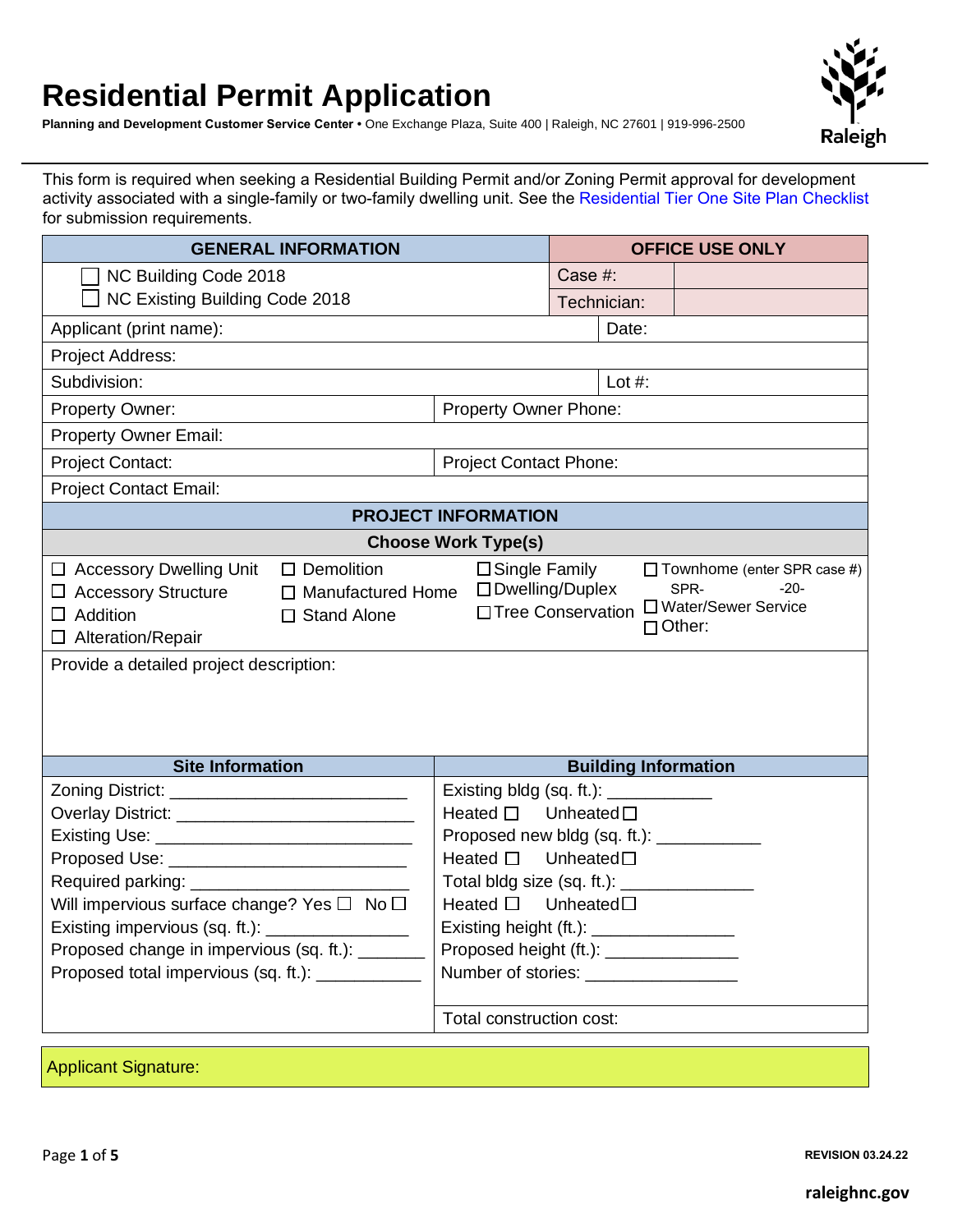| <b>MECHANICAL EQUIPMENT QUESTIONS</b>                                                                                                                                                                                                                                                                                                                                                                                                                                                                                                                                                                                                                                                                                                                                     |            |                 |  |  |  |
|---------------------------------------------------------------------------------------------------------------------------------------------------------------------------------------------------------------------------------------------------------------------------------------------------------------------------------------------------------------------------------------------------------------------------------------------------------------------------------------------------------------------------------------------------------------------------------------------------------------------------------------------------------------------------------------------------------------------------------------------------------------------------|------------|-----------------|--|--|--|
| If the scope of the proposed work consists of replacement of existing mechanical equipment only, and the<br>answer to ANY of the below questions is "No" then a Tier One Site Plan is required. See the Residential Tier                                                                                                                                                                                                                                                                                                                                                                                                                                                                                                                                                  |            |                 |  |  |  |
| One Site Plan Checklist for submission requirements. If the answer to ALL the below questions is "Yes" a                                                                                                                                                                                                                                                                                                                                                                                                                                                                                                                                                                                                                                                                  |            |                 |  |  |  |
| permit could be obtained using the E-permit process.                                                                                                                                                                                                                                                                                                                                                                                                                                                                                                                                                                                                                                                                                                                      |            |                 |  |  |  |
| 1. Is (are) the A/C unit(s) for which the permit is being applied for at the same<br>location of the old/existing unit?                                                                                                                                                                                                                                                                                                                                                                                                                                                                                                                                                                                                                                                   | YES $\Box$ | NO <sub>I</sub> |  |  |  |
| 2. Is (are) the A/C unit(s) for which the permit is being applied for <i>the same size or</i><br>smaller (BTU or Tonnage) than the old/existing unit(s)?                                                                                                                                                                                                                                                                                                                                                                                                                                                                                                                                                                                                                  | YES $\Box$ | $NO$ $\Box$     |  |  |  |
| 3. Is (are) the A/C unit(s) for which the permit is being applied for <i>the same type</i><br>(split or package) unit?                                                                                                                                                                                                                                                                                                                                                                                                                                                                                                                                                                                                                                                    | YES $\Box$ | $NO$ $\Box$     |  |  |  |
| <b>ACCESSORY DWELLING UNIT (ADU) INFORMATION</b>                                                                                                                                                                                                                                                                                                                                                                                                                                                                                                                                                                                                                                                                                                                          |            |                 |  |  |  |
| An Accessory Dwelling Unit (ADU) is a self-contained dwelling unit that is located on the same lot as a principal<br>dwelling that meets the regulations identified in UDO Section 2.6.3.D. An ADU may be located above a<br>garage. ADUs may be detached, attached, or internal to the principal dwelling and accessed separately from<br>the principal dwelling. Only residential uses are permitted in ADUs.<br>If the scope of the proposed work includes an ADU select the option that best describes the type of<br>ADU proposed and include a floor plan with the submission:                                                                                                                                                                                      |            |                 |  |  |  |
| Detached: Construction of an ADU separate from the principal use<br>Attached: Construction of an ADU as an add-on to the principal use<br><b>Change of use:</b> Conversion of an existing accessory structure into an ADU                                                                                                                                                                                                                                                                                                                                                                                                                                                                                                                                                 |            |                 |  |  |  |
| Alteration: Conversion of an area within the existing principal use into an ADU<br><b>LIEN AGENT INFORMATION   www.liensnc.com</b>                                                                                                                                                                                                                                                                                                                                                                                                                                                                                                                                                                                                                                        |            |                 |  |  |  |
| NC law requires appointment of a lien agent. Contractors/subcontractors can give notice when they are<br>working on the project. Lien Agent appointments are not required for improvements under \$30,000, or to<br>the owner's existing residence, or for public building projects.                                                                                                                                                                                                                                                                                                                                                                                                                                                                                      |            |                 |  |  |  |
| <b>PLANS HOLDING POLICY</b>                                                                                                                                                                                                                                                                                                                                                                                                                                                                                                                                                                                                                                                                                                                                               |            |                 |  |  |  |
| It is the responsibility of the Applicant to pick up plans after each review cycle. If plans are not picked up<br>180 days from the last review cycle, they will be considered abandoned and will be destroyed.                                                                                                                                                                                                                                                                                                                                                                                                                                                                                                                                                           |            |                 |  |  |  |
| <b>RESIDENTIAL INFILL COMPATIBILITY (UDO 2.2.7)</b>                                                                                                                                                                                                                                                                                                                                                                                                                                                                                                                                                                                                                                                                                                                       |            |                 |  |  |  |
| If your project must comply with residential infill compatibility (UDO Section 2.2.7) it will be subject to<br>more restrictive setback and height requirements. A foundation survey may be required for this<br>project. For more information about residential infill compatibility visit the Residential Infill web page.<br>Please select the response that applies to your application:<br>Yes, this property does qualify as residential infill development<br>No, this property does not qualify as residential infill development<br>NOTE:<br>If you are not sure if your property meets the infill standards, you may submit an Infill<br>$\bullet$<br>Verification request form via the Permit and Development Portal.<br>There is a \$45 fee for this request. |            |                 |  |  |  |
|                                                                                                                                                                                                                                                                                                                                                                                                                                                                                                                                                                                                                                                                                                                                                                           |            |                 |  |  |  |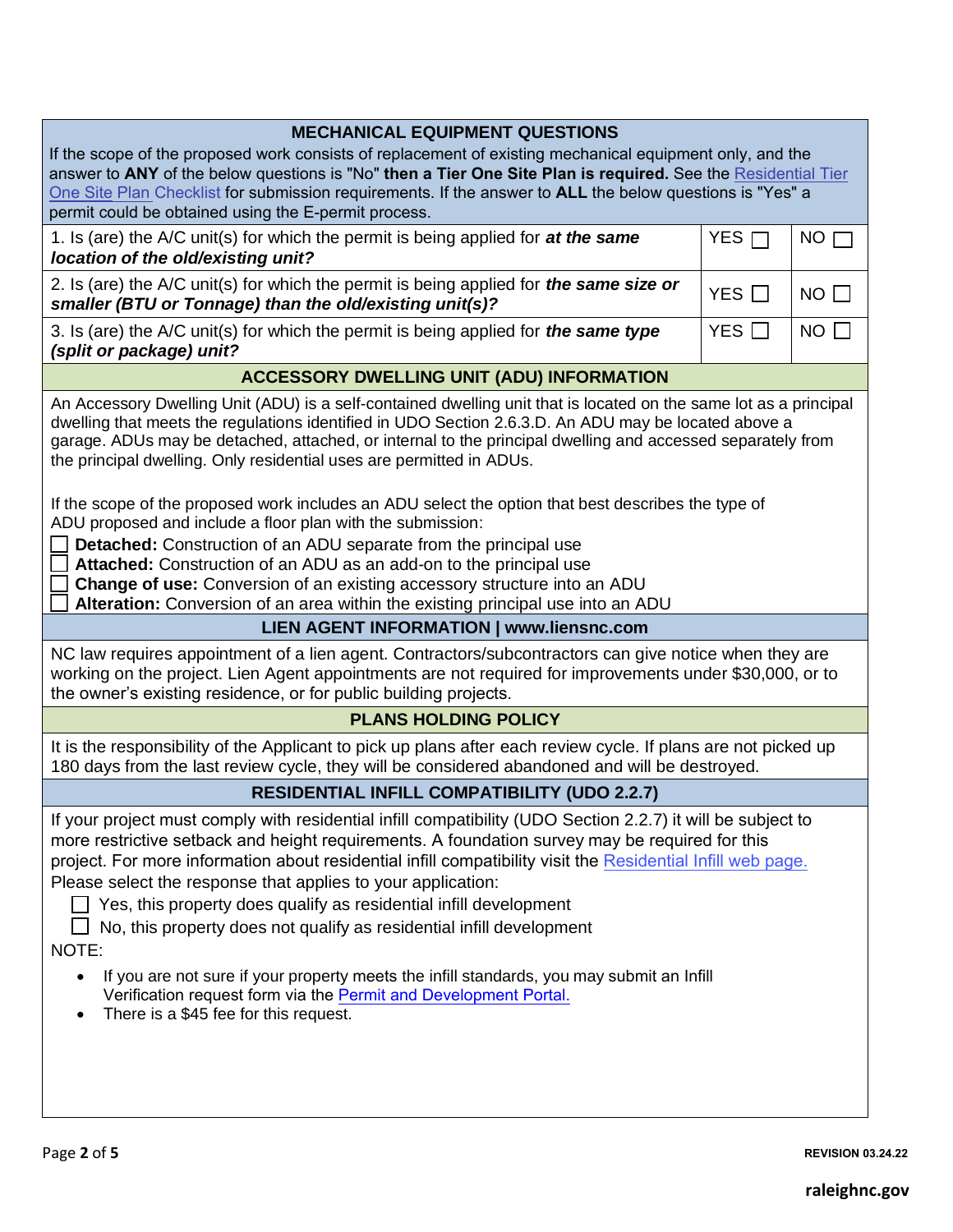## UNDER PENALTY OF LAW, THE UNDERSIGNED DOES HEREBY CERTIFY THAT THE SIGNATURE SHOWN IS THE SIGNATURE OF THE LICENSE HOLDER. THE UNDERSIGNED FURTHER INDEMNFIES THE CITY OF RALEIGH AND ITS EMPLOYEES AGAINST DAMAGES THAT MAY ARISE DURING THE CONSTRUCTION PROCESS. **BUILDING**

| <b>BUILDING</b>                                      |                                        |  |  |
|------------------------------------------------------|----------------------------------------|--|--|
| License Holder Name (PRINT):                         | License Holder Signature:              |  |  |
| Contractor:                                          | NC License #/Class:                    |  |  |
| Address:                                             | City/State/Zip:                        |  |  |
| Phone:                                               | Email:                                 |  |  |
| Total Project Sq. Ft:<br><b>Total Building Cost:</b> | Wake Co. Well/Septic Permit #:         |  |  |
| Private<br>Public<br><b>Utilities</b><br>Water:      | Public $\Box$ Private $\Box$<br>Sewer: |  |  |

| <b>ELECTRICAL</b>                                       |                               |  |
|---------------------------------------------------------|-------------------------------|--|
| License Holder Name (PRINT):                            | License Holder Signature:     |  |
| Contractor:                                             | NC License #/Class:           |  |
| Address:                                                | City/State/Zip:               |  |
| Phone:                                                  | Email:                        |  |
| 600 or less<br>over 600<br>50 or less<br><b>Voltage</b> | <b>Total Electrical Cost:</b> |  |

| <b>PLUMBING</b>              |                           |
|------------------------------|---------------------------|
| License Holder Name (PRINT): | License Holder Signature: |
| Contractor:                  | NC License #/Class:       |
| Address:                     | City/State/Zip:           |
| Phone:                       | Email:                    |

| <b>PLUMBING (NFPA 13D Res Sprinklers)</b> |                           |
|-------------------------------------------|---------------------------|
| License Holder Name (PRINT):              | License Holder Signature: |
| Contractor:                               | NC License #/Class:       |
| Address:                                  | City/State/Zip:           |
| Phone:                                    | Email:                    |

| <b>MECHANICAL</b>              |                                              |                                                                  |
|--------------------------------|----------------------------------------------|------------------------------------------------------------------|
|                                | License Holder Name (PRINT):                 | License Holder Signature:                                        |
| Contractor (HVAC):             |                                              | NC License #/Class:                                              |
| Address:                       |                                              | City/State/Zip:                                                  |
| Phone:                         |                                              | Email:                                                           |
| Type of<br><b>Heating</b>      | $Electrical$ Gas Hot Water $\Box$ Oil $\Box$ | Air Condition Size in Tons:                                      |
| <b>Work</b><br><b>Includes</b> | Appliance/Duct<br>Appliances $\Box$          | Refrigeration $\Box$<br>Ventilation $\Box$<br>Fuel Piping $\Box$ |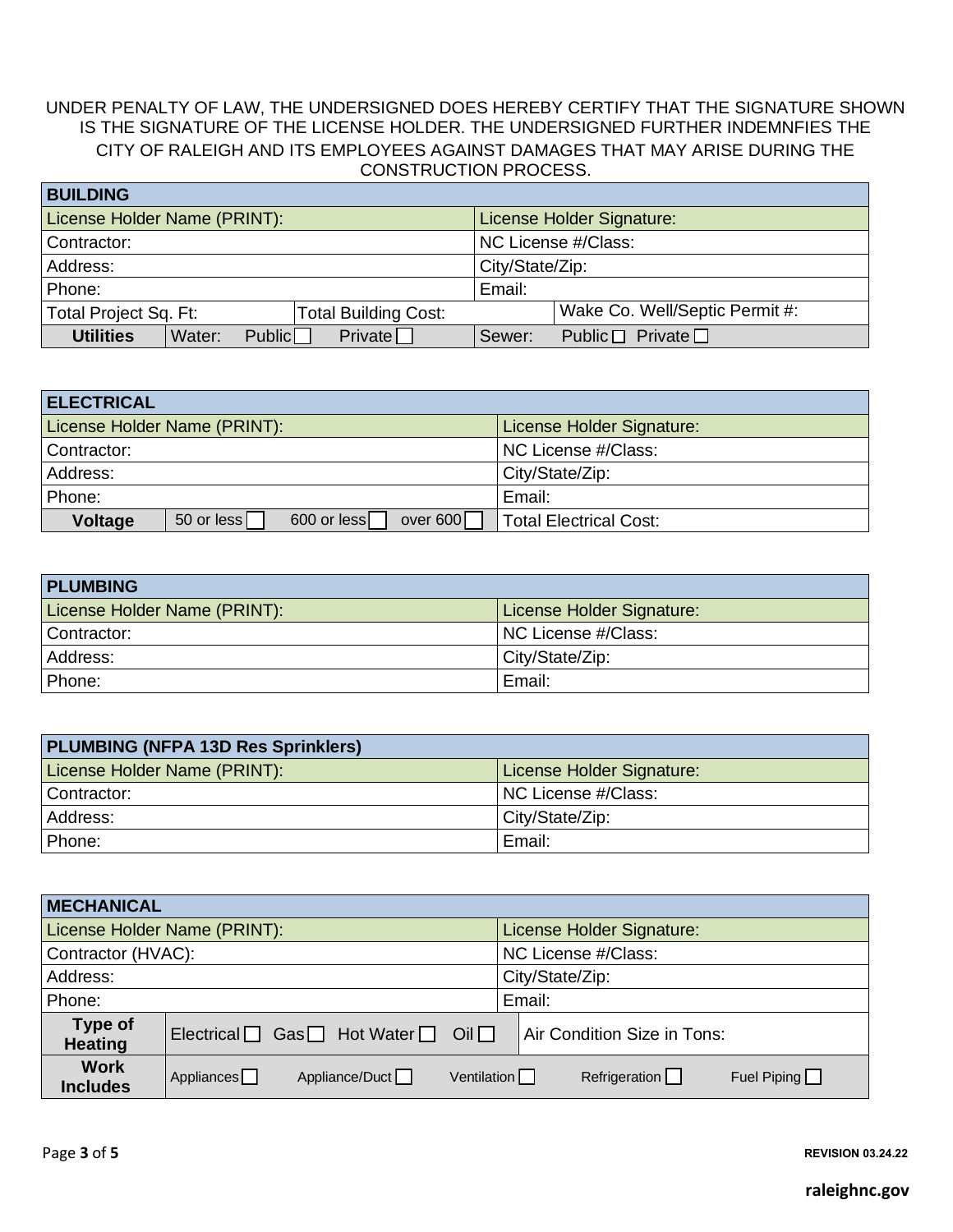| <b>ZONING</b>                                                 |                                                 |                    |                       |                             |        |
|---------------------------------------------------------------|-------------------------------------------------|--------------------|-----------------------|-----------------------------|--------|
| Contractor:                                                   | Phone:<br>Email:                                |                    |                       |                             |        |
| Address:                                                      | City/State/Zip:                                 |                    |                       |                             |        |
| <b>TYPE OF WORK</b>                                           |                                                 |                    |                       |                             |        |
| Accessory Dwelling Unit<br>Accessory Structure <sup>[1]</sup> | Fence/Wall/Retaining Wall<br>Landscaping $\Box$ | Parking Lot $\Box$ | Solid Waste/Recycling | Site Plan<br>Swimming Pools | Other: |

| <b>URBAN FORESTRY</b>  |                                                           |                                                 |                 |                                                                 |  |
|------------------------|-----------------------------------------------------------|-------------------------------------------------|-----------------|-----------------------------------------------------------------|--|
| Contractor:            |                                                           | Phone:                                          |                 | Email:                                                          |  |
| Address:               |                                                           |                                                 | City/State/Zip: |                                                                 |  |
| Type of<br><b>Work</b> | Tree Conservation Area ∏<br><b>Tree Buffer Protection</b> | Tree Pruning (TCA) $\Box$<br>Tree Removal (TCA) |                 | Tree Impact (Right-of Way)<br>Prop. Street Trees (Right-of-Way) |  |
|                        |                                                           |                                                 |                 |                                                                 |  |

| <b>LAND DISTURBING/FLOOD</b>    |        |                           |        |
|---------------------------------|--------|---------------------------|--------|
| Contractor:                     | Phone: |                           | Email: |
| Address:                        |        | City/State/Zip:           |        |
| Total Disturbed Area (sq. ft.): |        | <b>Construction Cost:</b> |        |
| <b>Flood Contractor:</b>        | Phone: |                           | Email: |
| Address:                        |        | City/State/Zip:           |        |

| <b>RIGHT-OF-WAY</b>                                                                                                                                   |        |              |                      |        |  |
|-------------------------------------------------------------------------------------------------------------------------------------------------------|--------|--------------|----------------------|--------|--|
| Contractor:                                                                                                                                           | Phone: |              |                      | Email: |  |
| Address:                                                                                                                                              |        |              | City/State/Zip:      |        |  |
| Performance Bond and General Liability on file with City? Yes $\Box$<br>NOTE: Permits for work within the right-of-way cannot be issued without bond. |        |              | $No$ $\Box$          |        |  |
| <b>Type of Work</b>                                                                                                                                   |        |              |                      |        |  |
| Driveway new/mod                                                                                                                                      |        |              | Number of Driveways: |        |  |
| Sidewalk/Curb and<br>Gutter new                                                                                                                       |        | Linear feet: |                      |        |  |